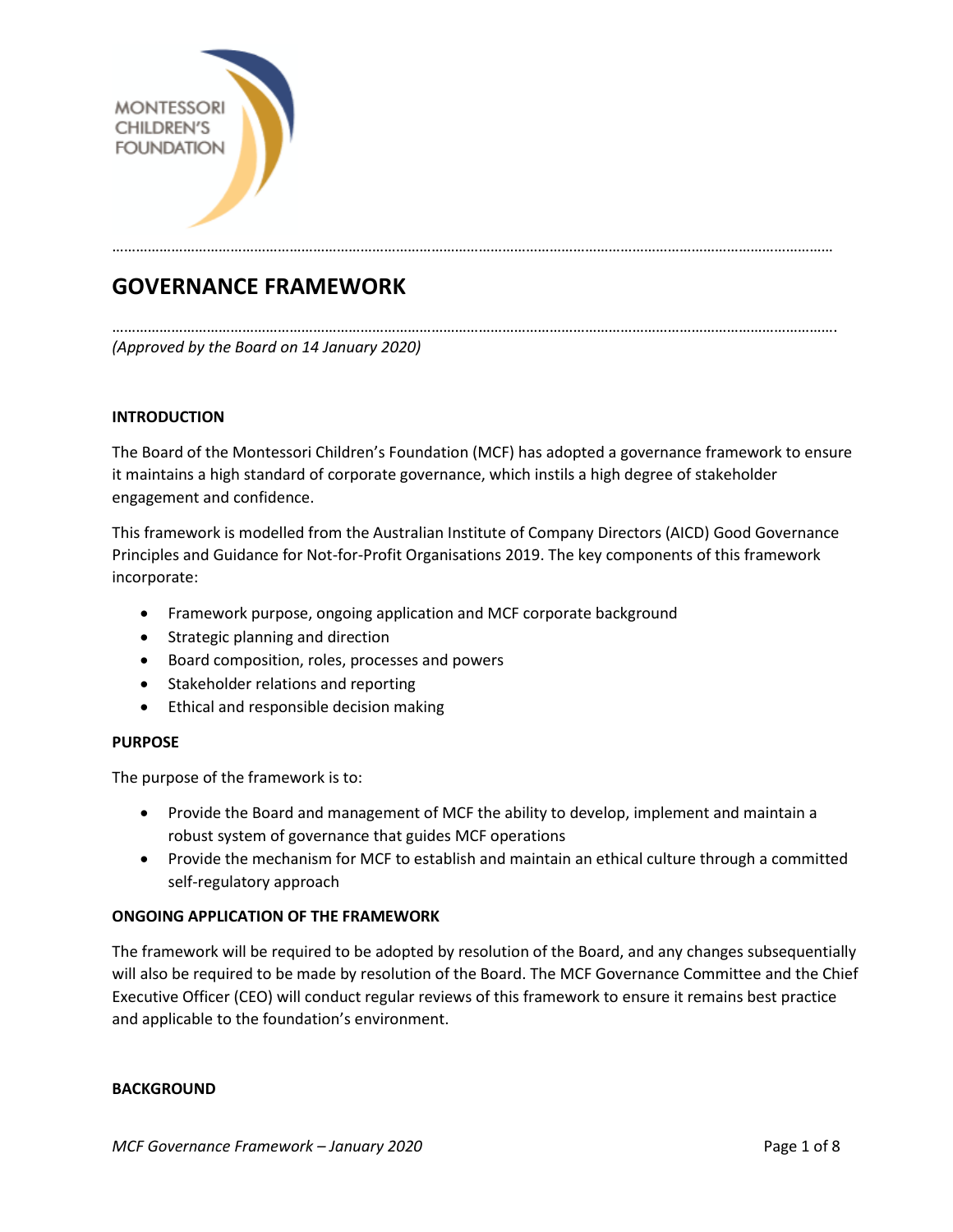Established in 2005, MCF is a charitable organisation that aims to make the benefits of Montessori philosophy available to children and communities that would otherwise be unavailable to access it due to remoteness, poverty or disadvantage. MCF is a Public Benevolent Institution with Deductible Gift Recipient (DGR) status, a registered not for profit entity under the Australian Charities and Not-for-profits Commission Act 2012 (ACNC Act) and a public company limited by guarantee. For the purposes of the ACNC Act Governance Standard 1, MCF's charitable purpose is advancing education.

MCF is a trustee for the following Trusts:

- Masterman Montessori Indigenous Children's Trust (MMICT). The MMICT was established in 2006 following a bequest from the estate of Bob Masterman to enact his vision to further the education of indigenous children across Cape York and Torres Strait through the application of the Montessori educational philosophy and method. The MMICT is a Public Benevolent Institution with a purpose under the ANC Act of advancing social or public welfare.
- Montessori Indigenous Children's Trust (MICT). First established in 2005, the MICT is a Public Benevolent Institution with a purpose under the ACNC Act of advancing social/public welfare.
- Montessori Children's Foundation Scholarship Fund (MCFSF). Established in 2007, the MCFSF is a small-scale charity with a purpose under the ACNC Act of advancing social/public welfare

Where applicable, MCF, MMICT, MICT and MCFSF are subject to the ACNC Act, the Corporations ACT 2001 and their Constitutions. If there is any conflict between this framework and the Constitutions, then the Constitution prevails.

# **STRATEGIC PLANNING AND DIRECTION**

The MCF Strategic Plan outlines the Vision, Mission, Core Values, Critical Success Factors and Strategic Pillars for the MCF organisation and its accompanying trusts.

The Strategic Plan will be reviewed annually and made available to stakeholders via the MCF website.

# **BOARD GOVERANCE, COMPOSITION, ROLES AND POWERS**

Ultimate responsibility for the governance of MCF rests with the Board. The Board is responsible for the oversight of the organisation, including input into, and approval of, policies and practices, strategy, management and operation of the collective MCF entities. The Board has delegated the responsibility of management, operation and administration to the MCF management, represented by the CEO, with whom it has open access to discuss current and future business issues, risks and strategies. The Board oversees the activities of management to ensure these delegated duties are carried out as directed.

The Board is accountable to MCF stakeholders for protecting and enhancing the overall interests of the organisation.

The responsibilities of the Board are to:

- Make and/or amend from time-to-time any laws, policies, plans or procedures that regulate the Board and MCF and, where applicable, our key stakeholders
- Review and approve strategic goals and objectives, annual budgets, and financial plans
- Oversee and monitor organisational performance and the achievement of strategic goals and objectives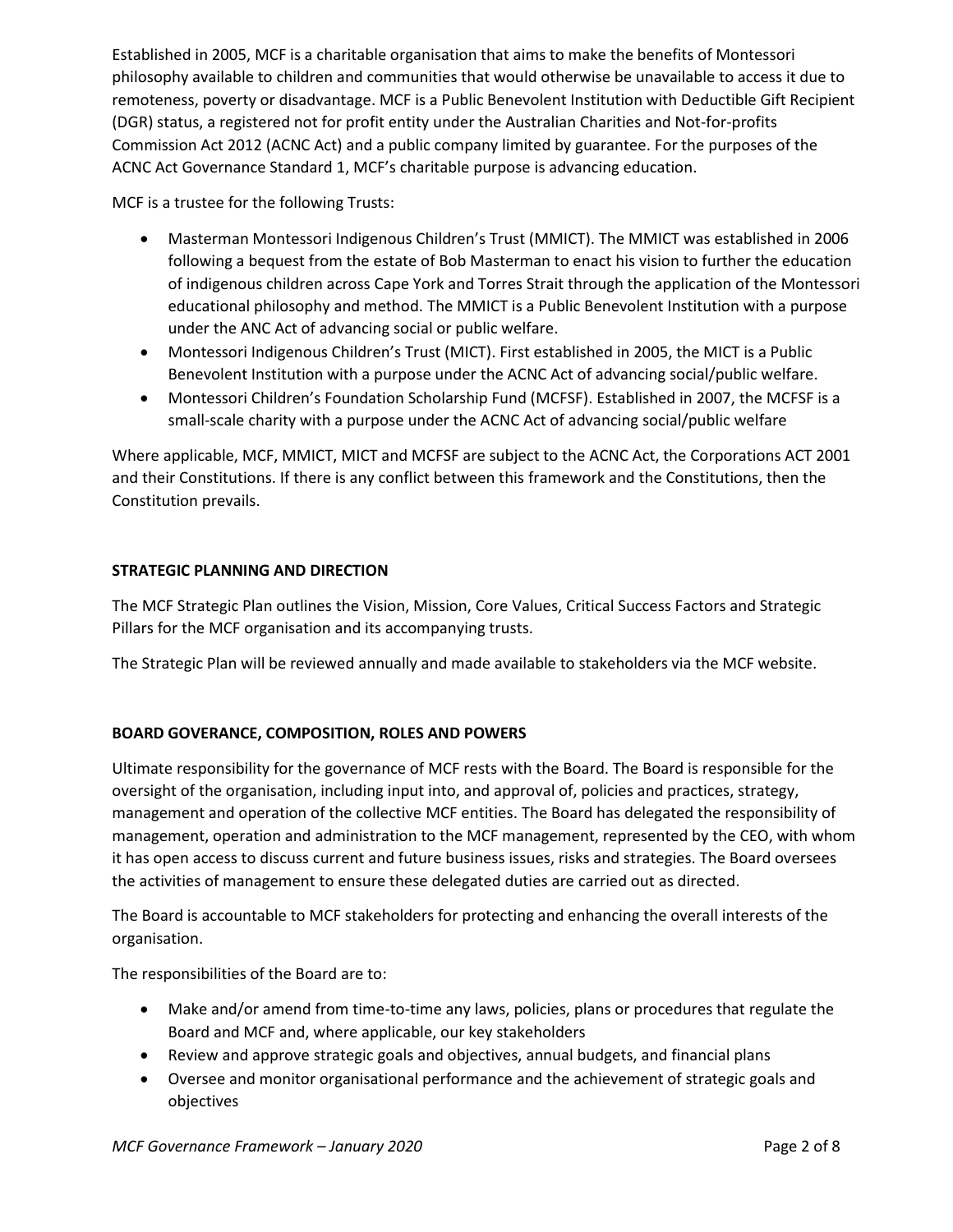- Establish and determine the powers and functions of Board committees established by the Board
- Monitor financial performance against forecast and prior periods, including approval of the annual financial report and the liaison with external auditors through the Governance Committee
- Select, appoint, approve the remuneration, and regularly assess the performance, of the CEO
- Determine the desired culture for the MCF organisation and act as a role model of the desired culture
- Enhance and protect MCF's reputation
- Set the Board's risk appetite, ensure risks are identified and appropriate control, monitoring mechanisms are in place
- Professionally engage with MCF stakeholders and affiliates

## **Board Skills and Diversity**

All Directors should bring specific skills and experience that add value to MCF Board. The Governance Committee regularly reviews the diversity of skills, experience, qualifications, gender, geographic representation, relationships and personal attributes on the Board to ensure appropriate balance is maintained to increase the Board's effectiveness.

## **Appointment of Directors**

Directors are elected by the Board, when and where required, for a term of up to four (4) years. Directors cannot serve more than three (3) consecutive terms of up to four (4) years as a Director, with exception of a Director serving as the Chair who can remain on the Board until his or her term as Chair is complete.

## **Meeting Frequency**

Unless otherwise agreed, the Board will meet at least five (5) times per year. Meetings may be held using any technology consented to by all Directors.

#### **Voting at Meetings**

Each member of the Board has one vote for the purposes of determinations by the Board. In the case of a tied vote, the Chair will have a second or casting vote.

#### **Quorum**

A quorum is three (3) or more Directors present in person or by proxy.

#### **Agenda and Board Papers**

A detailed agenda together with Board papers must be circulated to Board members at least five (5) days prior to each meeting. No papers requiring decision can be tabled at the Board meeting, except with unanimous approval of the Board.

#### **Minutes**

Any person, usually a fellow Director, appointed by the Chair takes the minutes of the proceedings of all Board meetings. Draft minutes are to be circulated to all Directors no later than seven (7) days after the meeting.

#### **The role of individual Directors**

Directors have ultimate responsibility for the overall successful operations of MCF and must act in its best interests. Directors are expected to be forthright in Board meetings and have a duty to question, request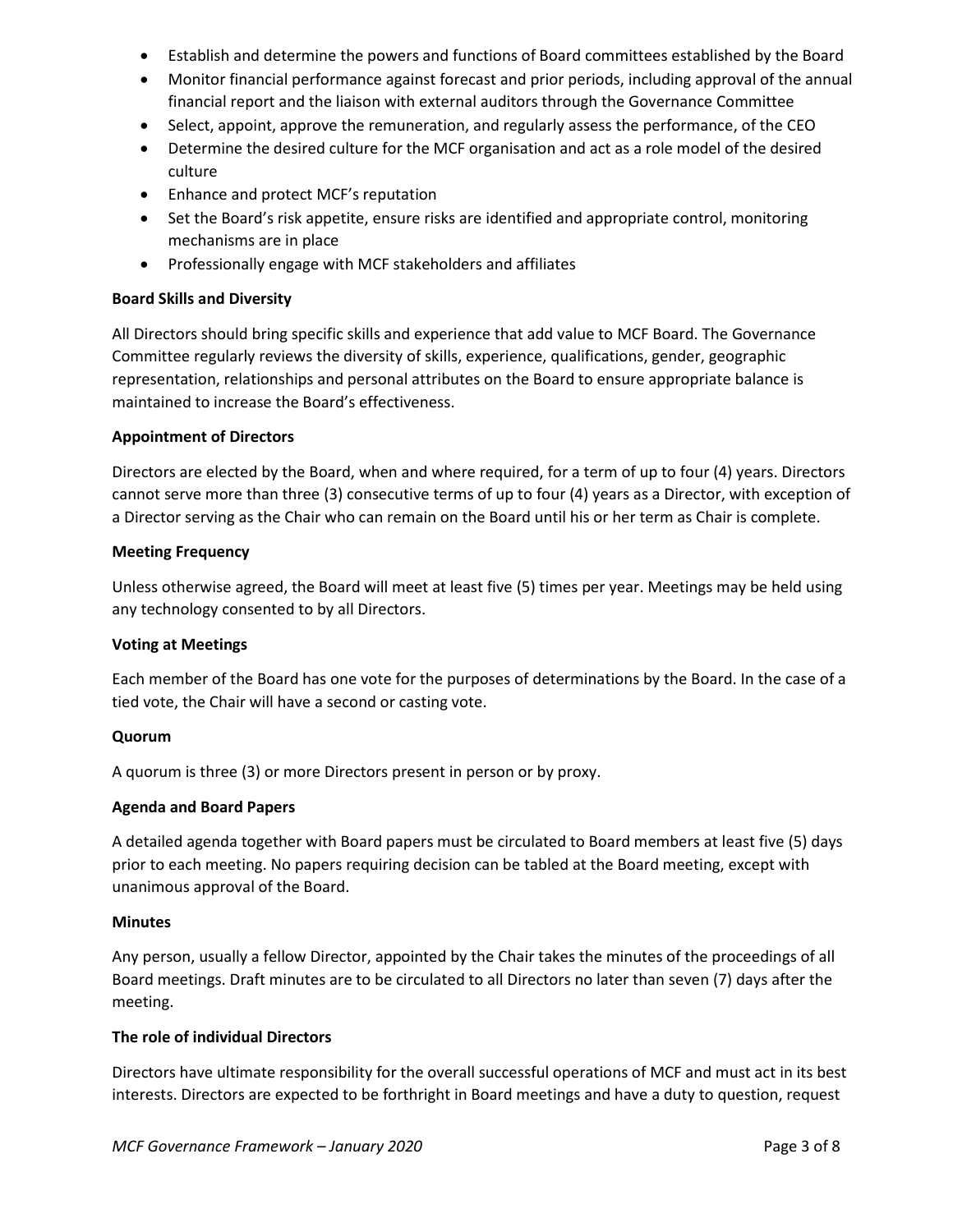information, raise any issue, fully canvass all aspects of any issue confronting MCF and cast their vote on any resolution according to their own judgement. Outside the boardroom, however, Directors must support the letter and spirit of Board decisions to all stakeholders.

The responsibilities of individual Directors are to:

- Act in good faith and in the best interests of MCF
- Not improperly use their positions or misuse MCF information
- Declare any conflict of interest
- Act with care and diligence
- Not allow MCF to operate while it is insolvent

## **The role of the Chair**

The Chair is responsible for leading the MCF Board, ensuring Directors are properly briefed in all matters relevant to their role and responsibilities, facilitating Board discussions and managing the Board's relationship with management.

The Chair must be an independent, non-executive Director who is selected on the basis of his or her achievements and record as a leader.

#### Inside the Boardroom

Inside the boardroom the role of the Chair is to:

- establish the agenda for Board meetings in consultation with the CEO ensuring the right matters are considered
- be clear on what the Board must achieve, both in the short and long term
- provide guidance to other Board members and promote the on-going development of the Board and individual Directors
- determine the degree of formality required at each meeting while maintaining the decorum of meetings and ensuring that the authority of the Chair is recognised
- ensure all members are given the opportunity to contribute effectively and that decisions and debates are completed with a clear, formal resolution recorded
- articulates the resolution and/or action during a meeting for the Board minutes
- ensure that the Board behaves in accordance with the Code of Conduct

If the Chair is absent from a Board meeting, then the Board will select one of the members present to act as the Chair for that meeting.

#### Outside the Boardroom

Outside the boardroom the role of the Chair is to:

- undertake appropriate public relations activities in conjunction with the CEO
- be the spokesperson for the Company at the AGM and in reporting performance and outcomes
- be the major point of contact between the Board and the CEO
- be kept fully informed of current events by the CEO on all matters of interest to Directors
- regularly review progress on important initiatives and significant issues with the CEO, and
- provide mentoring for the CEO

## **The role of the CEO**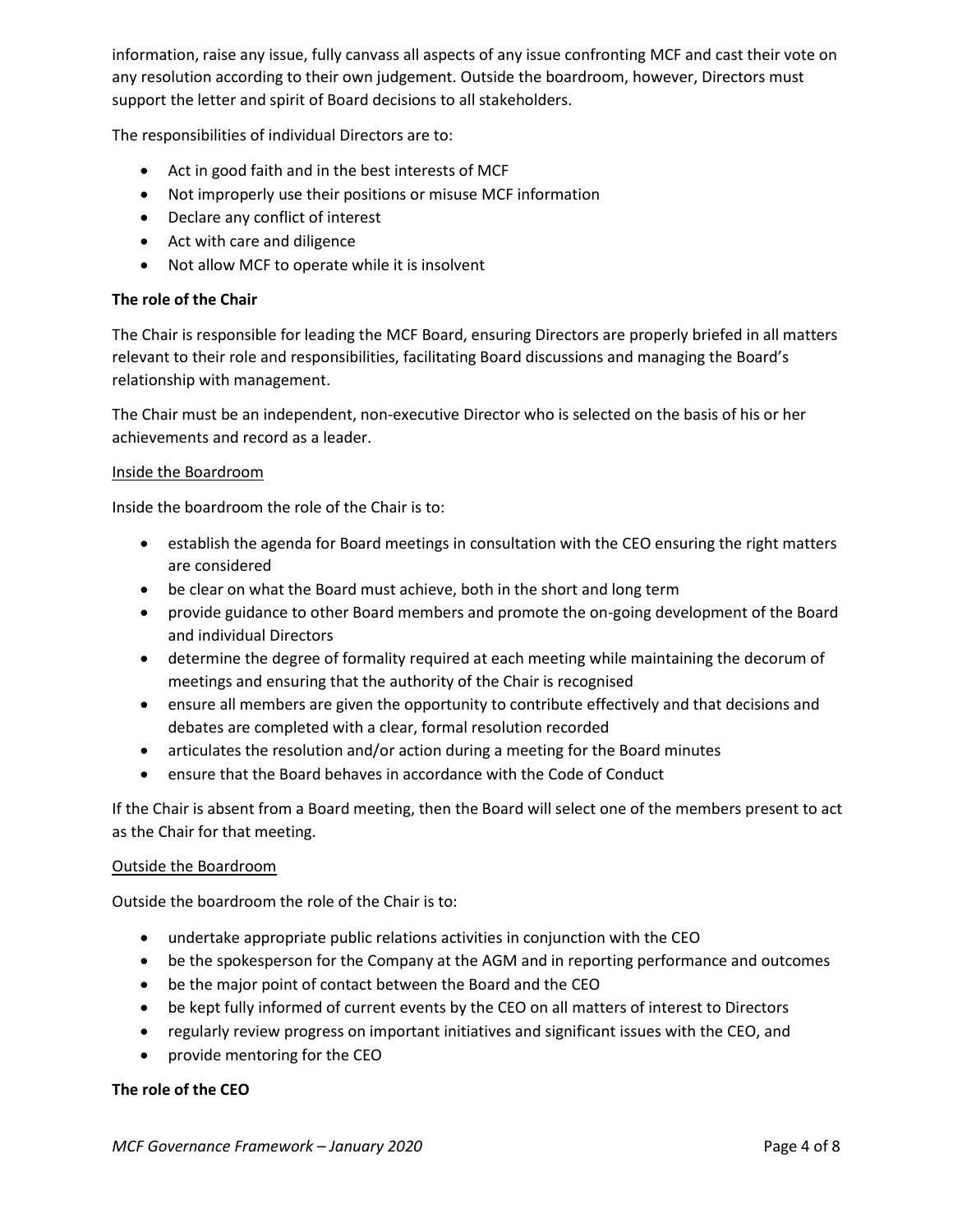The CEO reports directly to the Board and is responsible for achieving MCF's objectives and vision for the future, in accordance with the strategies and policies approved by the Board.

The CEO's key responsibilities include:

- developing and implementing the strategic objectives as agreed with the Board
- leading the organisation to achieve budget results and other targets within agreed risk, governance and financial parameters
- recruiting, developing and retaining talented people to work at MCF, providing mentoring and guidance to direct reports and establishing a strong management team
- monitoring organisational performance and the performance of direct reports against agreed goals
- overseeing the establishment of effective compliance, risk management and internal control systems, policies, processes and procedures
- establishing a strong working relationship with the Board and reporting regularly with appropriate, timely and quality information so the Board can discharge its responsibilities effectively
- recommending to the Board significant operational changes and major capital expenditures where these are beyond the delegated authority
- communicating throughout MCF the strategic objectives, mission, vision and values, ensuring these are achieved in practice and creating a positive working environment
- representing, communicating and advocating on MCF's behalf to external stakeholders and the community

The CEO is delegated by the Board to authorise all expenditures as approved in the budget, subject to:

- All CEO compensation, outside of normal remuneration, must be authorised by the Chair
- All business-related expenses paid to the CEO must be approved by the Chair

The CEO is responsible for the appointment of management roles and with ensuring an appropriate succession plan is in place for direct reports. Subject to approval by the Governance Committee, the CEO is also responsible for changes to remuneration arrangements for employees.

## **Board Committees**

The Board has established four standing committees to assist it in fulfilling its duties and responsibilities:

- Governance, Audit and Risk Committee
- Finance Committee
- Education and Engagement Committee
- Fund Raising Committee

The Board as a whole is responsible for determining the extent of powers delegated to each committee and is ultimately responsible for accepting, modifying, or rejecting committee recommendations.

MCF committees will operate under a Combined Committee's Charter outlining their individual responsibilities, composition and reporting requirements. This charter will be reviewed annually by the Board.

## Governance, Audit and Risk Committee

The Governance, Audit and Risk Committee is responsible for the design, quality, effectiveness and integrity of MCF's overarching governance and risk management frameworks, and audit and compliance strategies.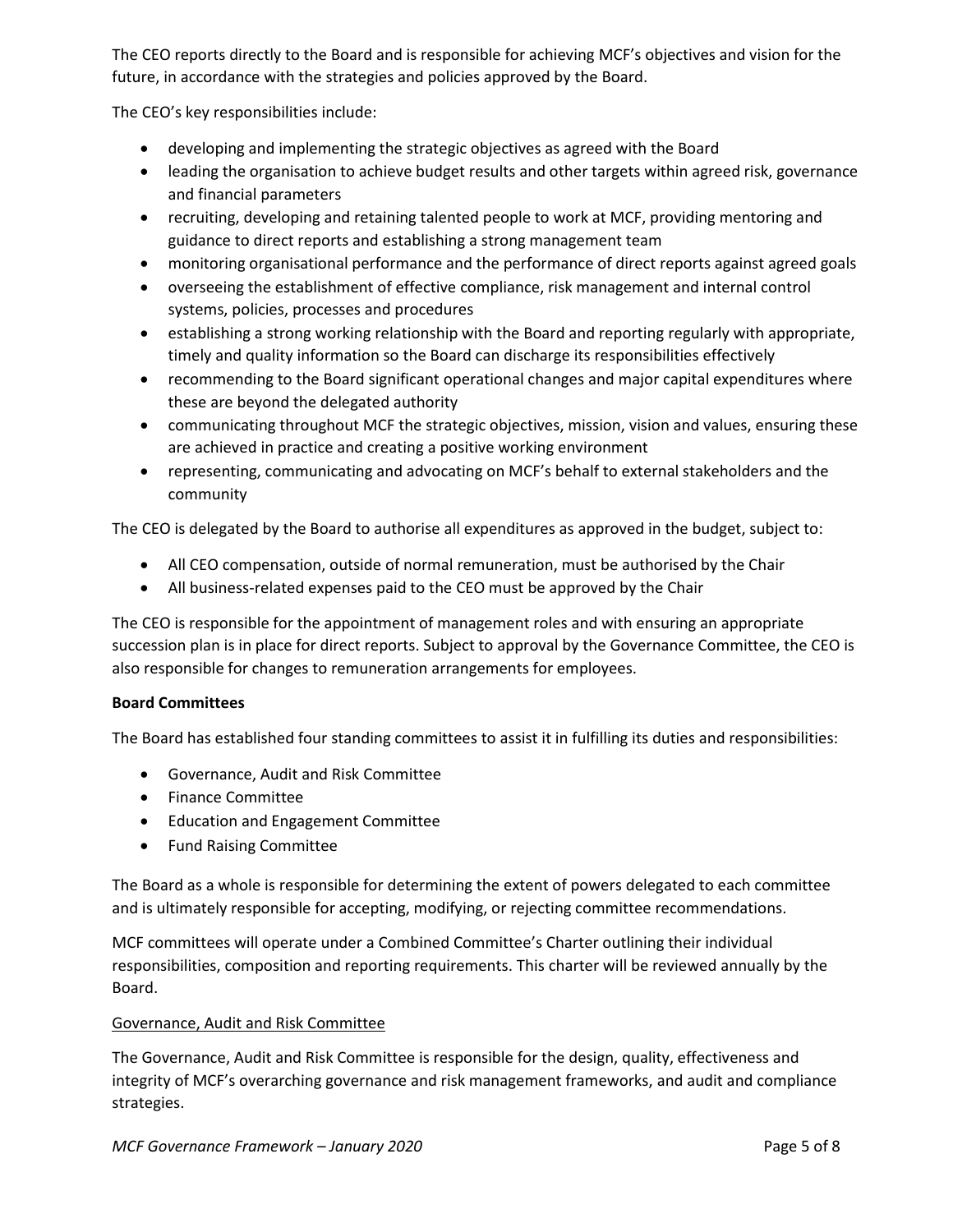The Governance Committee is chaired by an independent Director, who is not the Chair of the Board, and has at least two (2) members.

## Finance Committee

The Finance Committee is responsible for ensuring there are appropriate budgeting processes in place and monitoring the financial position and performance of MCF and its trusts. This committee also oversees the preparation of the year-end financial statements and the appointment of the external auditors.

The Finance Committee is chaired by an independent Director, who is not Chair of the Board, and has at least two (2) members.

#### Education and Engagement Committee

The Education and Engagement Committee is responsible for overseeing for the design, quality, effectiveness and integrity of MCF's professional education services and programs, and engagement with relevant stakeholders.

The Education and Engagement Committee is chaired by an independent Director with a Board endorsed Montessori educational standing, who is not Chair of the Board, and has at least two (2) members.

## Fund Raising Committee

The Fund Raising Committee is responsible for overseeing for the design, quality, effectiveness and integrity of MCF's fund raising activities, and engagement with relevant stakeholders.

The Fund Raising Committee is chaired by an independent Director well respected by the wider Montessori, who is not Chair of the Board, and has at least two (2) members.

#### **Delegations of Authority**

MCF's Board has reserved all powers for itself and delegated authorities to management as set out in the Delegation of Authority Policy. Where a delegation is not specified in this policy, the Board retains the authority and approval to act must be sought from the full Board. The powers to direct and govern MCF lie with the full Board. Individual Directors have no individual authority to participate in the day-to-day management of MCF, including making any representations or agreements with member companies, suppliers, customers, employees or other parties or organisations. The exception to this rule is where the Board passes a resolution explicitly delegating authority to a Director individually, however, the full Board retains responsibility for the delegated power.

#### **Director Protection**

## Access to independent professional advice

A Director of MCF is expected to exercise considered and independent judgement on the matters before them. To discharge this expectation, a Director may from to time need to seek independent, professional advice on matters before them. MCF will pay for reasonable professional fees subject to the Director obtaining Chair authority prior to engaging an external expert.

#### Directors' and Officers' (D&O) insurance

The Company arranges for the benefit of each Director a policy of Directors' and Officers' insurance in such reasonable accepted form approved by the Board after advice taken from the Company's insurance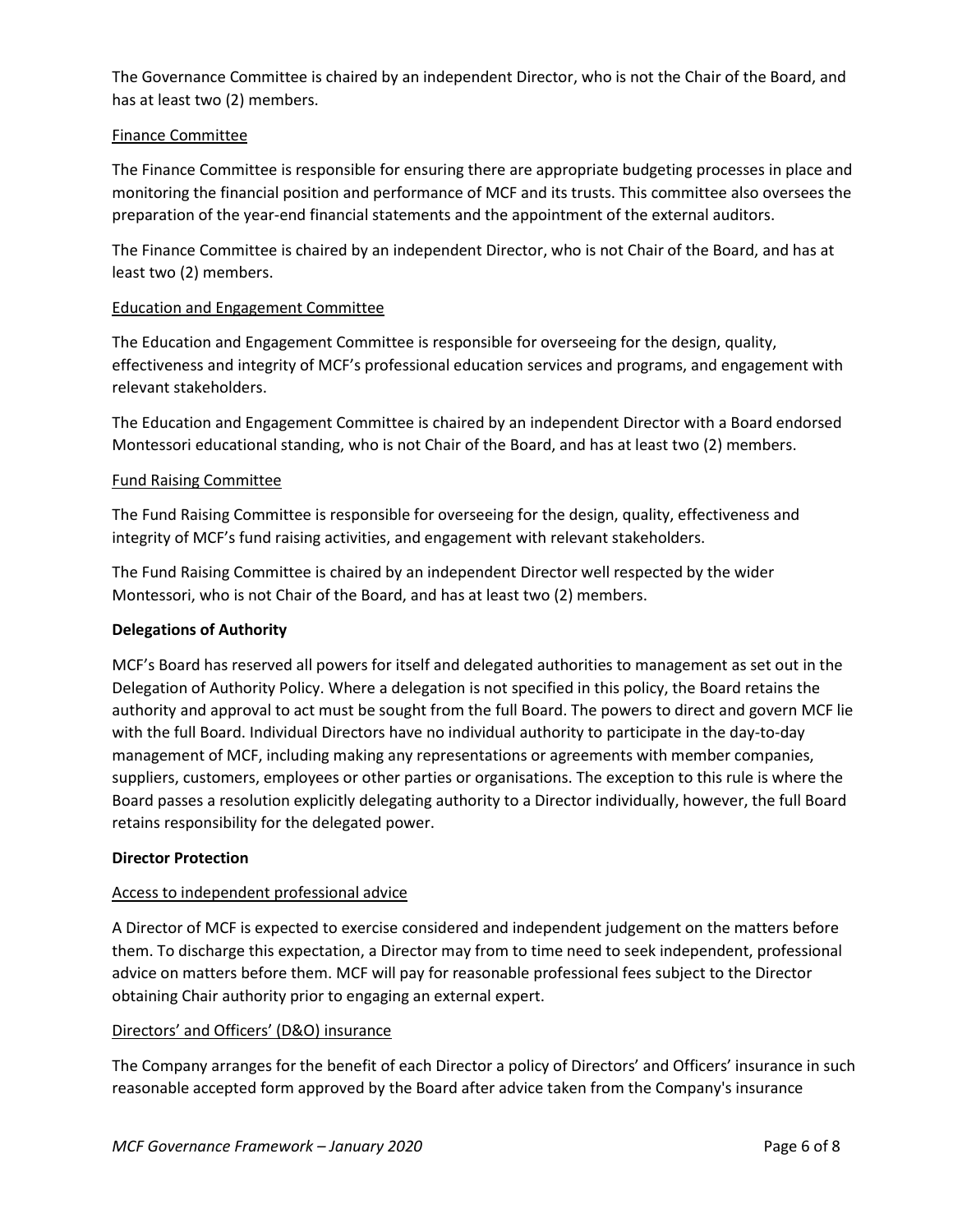brokers. The Company maintains each Director's D&O insurance coverage for seven years from the date at which they cease to be a Director.

## **STAKEHOLDER RELATIONSHIP AND REPORTING**

The Board and individual Directors exercise leadership, integrity and good judgement, always acting in the best interests of MCF, demonstrating transparency, accountability and responsibility to its stakeholders. The Board will strive to ascertain the interests, aspirations and requirements of stakeholders in the creation of a strategic plan, and all Directors should embrace the strategic plan and MCF objectives.

The Board will provide key stakeholders with a comprehensive annual report outlining how they fulfilled the governance roles, achieved strategic objectives, and sufficient financial information so that stakeholders can make judgement as to how effectively the Board is fulfilling its role.

## **ETHICAL AND RESPONSIBLE DECISION MAKING**

## Board Culture, Code of Conduct and Understanding of Duties

The Board actively seeks to have an 'engaged culture' which is characterised by candour and a willingness to challenge.

In carrying out their duties, each Director must always remember that they act for and on behalf of stakeholders.

Board Behaviour Norms:

- Board members are honest yet constructive
- Board members are ready to ask questions and willing to challenge leadership
- Board members actively seek out other members' views and contributions
- Members spend appropriate time on important issues
- Make valuable contributions and take responsibility

Board Member Values:

- The Board serves MCF by actively participating in governance
- The Board is responsible for maintaining MCF's stature in the Montessori education sector
- Board members must respect each other

Each Director recognises and agrees to uphold the following standards of behaviour:

- To take personal responsibility for contributing impartially to the decisions of the Board, with no thought given to personal gain
- To actively seek knowledge about the business of MCF
- To provide strong support for the long-term strategies of MCF
- To accept the need to sufficiently prepare for Board meetings and decisions, and insist on sufficient information being made available to enable informed debate and decision making
- To perform the assignments delegated by the Board
- To uphold high ethical standards at the Board level
- To openly and promptly disclose any conflict of interest, actual or possible